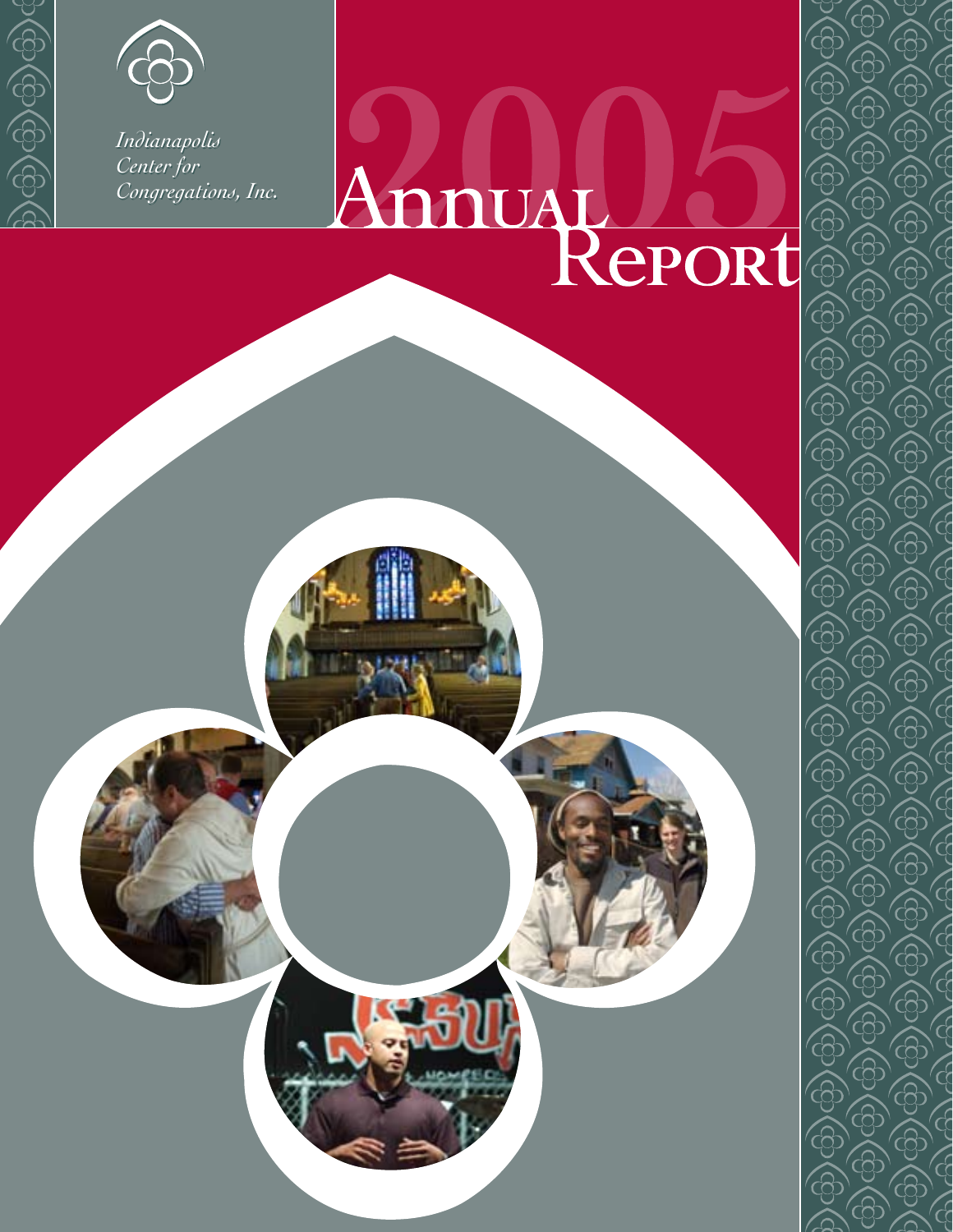## Strengthening Through Long-Term Relationships

) (ଡି) (ଡି) (ଡି) (ଡି) (ଡି

mong the important lessons that the Center for Congregations has learned in its nine-year history is this: Meaningful work takes time to accomplish. This is especially true for congregations in transition—those faith communities that are settling into new locations, responding to shifts in demographics, creating programs and recreating facilities to meet the needs of the people they serve.

 This year's annual report focuses on three congregations that fit that description. We know them well because they've invited us to walk alongside them at pivotal points in their ministries. The result of these long-term relationships is that all participants have emerged stronger. The congregations have chosen from the range of resources that we offer, applied them in their unique settings, and then given us feedback on their value. If the resources have had the desired effect, the congregations often return and ask for further help. These requests prompt us to find fresher and deeper ways of serving. As an example, this year we responded to requests and designed two new workshops—one on coping with conflict and another on communicating a congregation's story—and brought in senior consultants from the Alban Institute to lead them.

 Like all of our relationships with congregations, the long-term variety is based on what we call a "reversal of initiative." Translation: At the Center we never take the initiative to contact a congregation and prescribe resources that we think it needs. Instead, we wait until a congregation contacts us, tells us what it needs, and asks us for our assistance. In 2005, a record number of Indianapolis-area congregations did just that. Not only did the volume of calls to the Center increase, but also attendance at our educational events. In fact, an evaluation of our services, conducted by a national consulting company, revealed that we've worked with 52 percent of the congregations in our service area. The consultants call this "saturation"; we call it gratifying. 

 One of our major undertakings this year that attracted more than 200 participants was a two-day conference dealing with the complex issue of matching facilities to mission. The event capped our Sacred Space Grants Initiative (SSGI), a program that invited congregations to apply for matching funds to improve their buildings and grounds. Although SSGI has concluded, its impact continues. We've produced a DVD and study guide package that we are sharing with congregations. A book, summarizing what we learned from the program, is in the works and should be available next year.

 A second major project has been to implement our plan to expand our services to the northeast region of the state. By the end of 2005 we had opened a satellite office in Allen County and were in the process of building a staff. This effort was made possible by a Lilly Endowment, Inc. grant. We anticipate selecting a site for another satellite office sometime next year.

 As we begin to establish a presence in other parts of Indiana, we look forward to building the same kind of long-term relationships as we enjoy in Indianapolis. We believe the Center, as well as the communities it serves, will be strengthened by an ever-widening circle of colleagues.

Timothy Shapiro President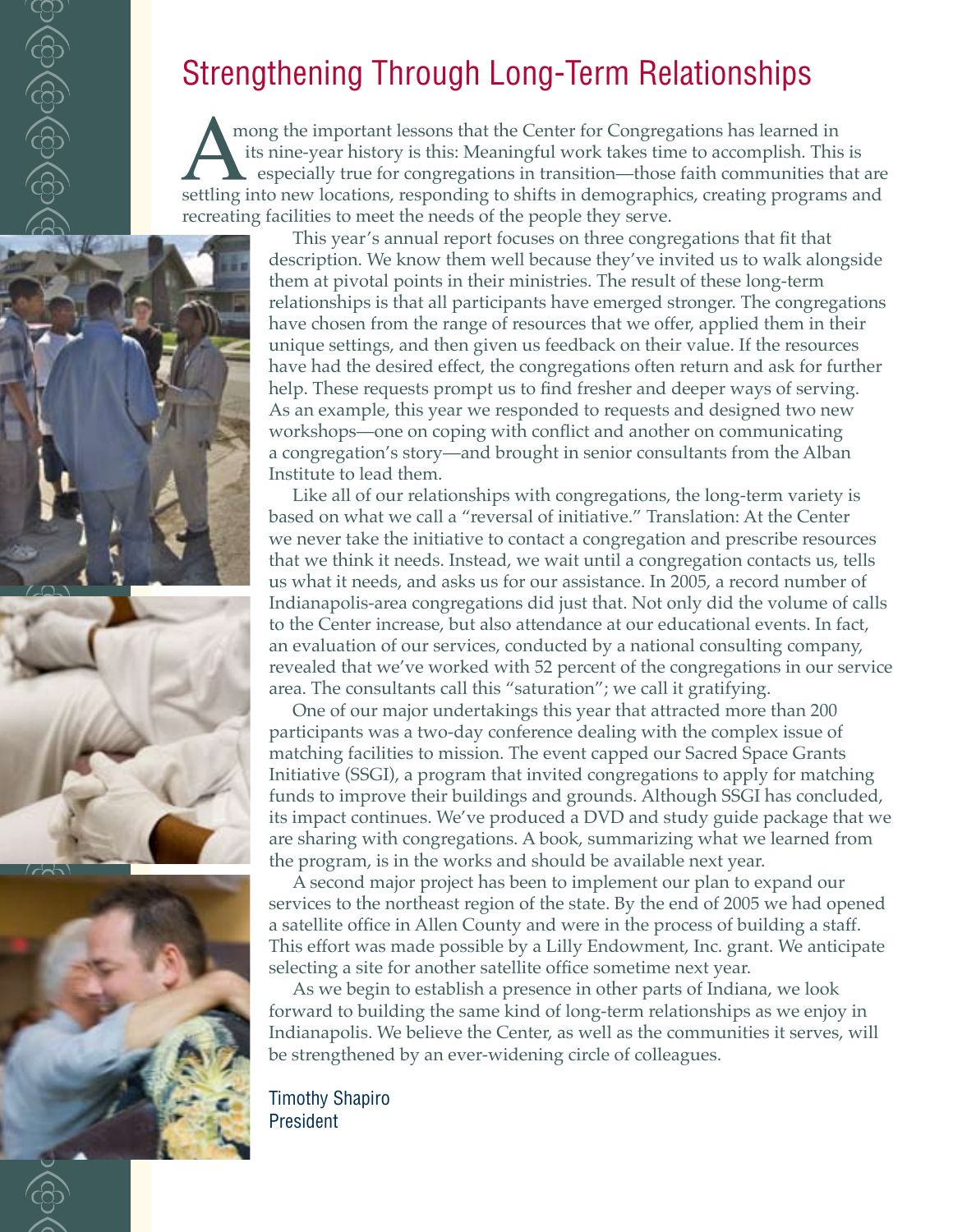# Ministry by design Resources strengthen congregations on the rise

A mural depicting sweeping scenes from the Bible decorates the education wing of Broadway United Methodist Church on East 29th Street in Indianapolis. The art was created by members of Broadway's congregation and offers proof of their talents and clues to their ministry. Near the Sea of Galilee and close to Noah's Ark, a caption urges onlookers to "Rock the boat." Members are determined to do just that.

 "The church went through a tough time about 10 years ago," explains Mike Mather, senior pastor since July 2003. Its membership, which had peaked at 3,000 in the late 1950s, had dwindled to under 100, and its finances were in disarray. The church with roots winding back more than a century faced the difficult choice of closing its doors or redirecting its ministry.



 "The members made a commitment to do whatever was necessary to stay," says Mather. The congregation reversed its inward focus and vowed to set its sights on the community beyond its stately walls. "If you ask people what they are doing here today, a staggering percentage will talk about neighborhood ministry."

 An early and ongoing partner in the turn-around effort has been the Indianapolis Center for Congregations (ICC). Before and after Mather's return to Broadway—he had served 10 years earlier as its associate pastor—church leaders tapped ICC resources to prepare for the

new era of ministry. Educational workshops gave them ideas; a strategic plan provided a blueprint; an audit led to new accounting practices; and participation in the Computers in Ministry Grants Initiatives ensured better communications. This year an ICC grant will help resurface a parking lot that the church makes available for activities that range from block parties to pick-up ballgames. More than a place to accommodate vehicles during Sunday worship, the area serves as an oversized asphalt welcome mat 24 hours a day, seven days a week.

 "Some people think about putting up fences and protecting their property," says Mather. "What we're doing here is investing in our space and using it to be good neighbors."

 Perhaps the most innovative program that church members have designed to reach out to neighbors involves communication in its simplest form: listening. With support from an ICC grant, Broadway has hired De'Amon Harges to serve as a "roving listener." The unusual title describes Harges's unusual job. His duties include going door to door, engaging neighbors in conversation, hearing their needs, taking stock of their skills, connecting neighbor to neighbor and reporting all findings to the church.

 "I've talked with 145 people so far," says Harges, himself a resident of the neighborhood and a trained community organizer. "The key is to keep the conversations going." As an example: "We're planning a lunch at the church where we'll break into interest groups—people with a passion for healthcare, youth issues, literacy and the arts—and share ideas on what we can make happen."



De'Amon Harges of Broadway United Methodist Church

 Mike Green, a consultant affiliated with the Asset Based Community Development Institute in Chicago, offers guidance to Mather and Harges during frequent telephone conversations and occasional visits. "Broadway Church is on a path of discovery," says Green, whose services are covered by the ICC grant. "This church is much more than a building where people attend events as consumers. It's really a faith community, and the members are on a journey together."

 But where is the journey leading? Mather and Harges admit the final destination is a mystery. From his perspective, Green offers two predictions. First, he sees the church becoming a model "of how an urban church can be in partnership with its community and not resort to the old, failed approach of offering charity to unfortunate people." He also believes that the church will evolve from a learning community into a teaching community, playing host to other organizations anxious to duplicate Broadway's success in bringing diverse people into meaningful relationships.

 As for Harges: "I'm not worried about what might happen." He continues to end most workdays at a neighborhood coffee shop, compiling notes about the people he's met and how they might fit into the community he's helping to strengthen. "The story is still unfolding," he says. "We don't have the ending yet."

#### **Putting education first**

 A different kind of story, involving an equally historic congregation, is unfolding several miles north, at the very visible intersection of North Kessler Boulevard, East 38th Street and Indiana 65.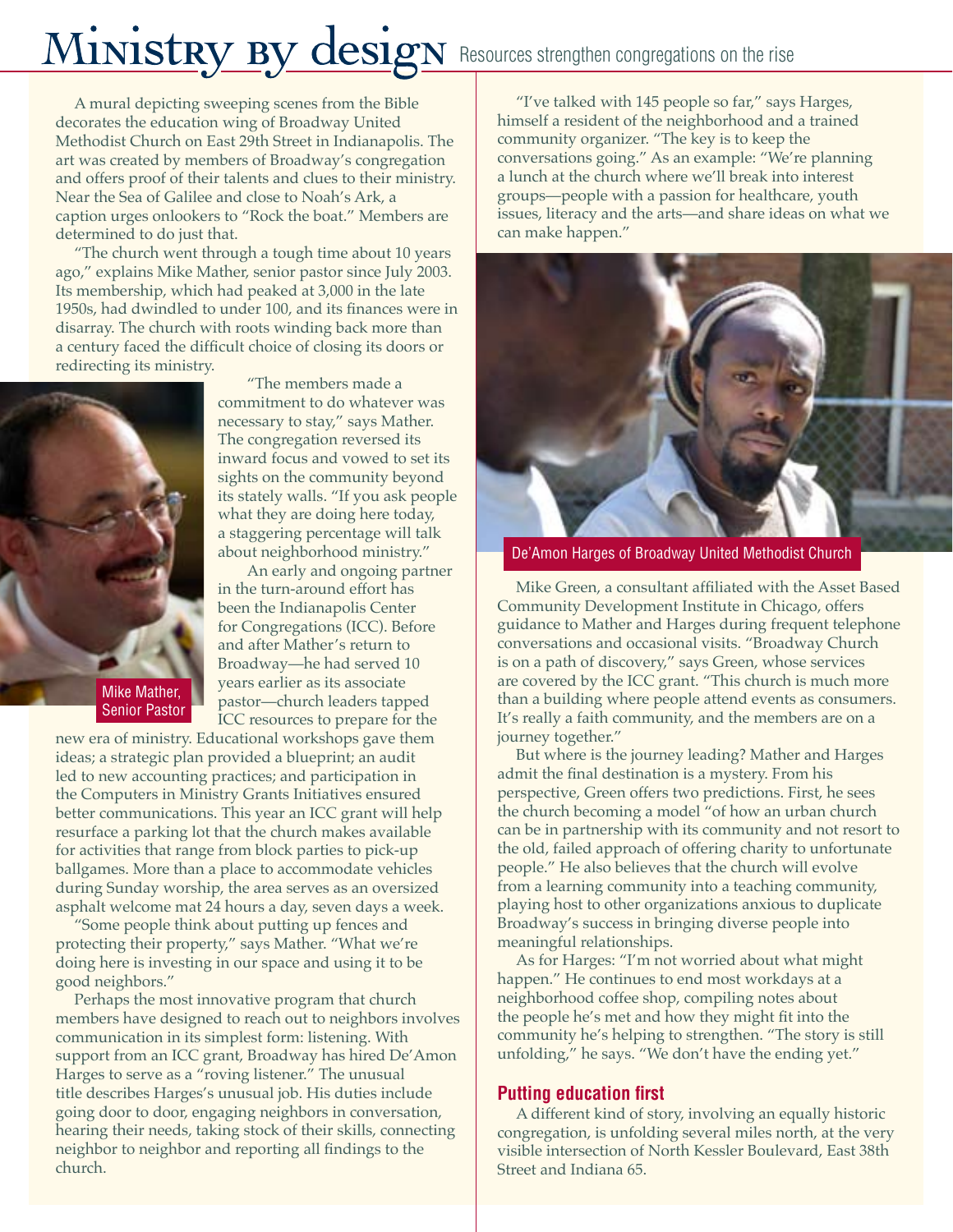When Second Baptist Church, the oldest black Baptist church in Indiana, bought the 12-acre tract of land, members prepared for a two-phase building project. But which phase should take priority? They decided to delay breaking ground for a \$5 million sanctuary in favor of constructing an education complex. They were willing to worship in an all-purpose fellowship hall for a few years if it meant they could move forward with the computer lab, library, playground and classrooms that would accommodate their proposed kindergarten, preschool and daycare programs.

 "I'm a big proponent of education," explains David Greene Sr., pastor of the 1,000-member church. "I tell people, 'we cannot do what we do not know.' We've always got to be learning and improving." Parishioners know that Greene practices during the week what he preaches on Sunday. Enrolled as a graduate student at the Anderson University School of Theology, he commutes daily to campus with daughter Ashley, a sophomore majoring in computer science. He hopes to time the completion of his master's degree to coincide with Ashley's graduation so they can celebrate as a family.

 "I try to motivate church members to go back to school if they didn't finish," he says. "I tell them, 'knock out that diploma; don't leave it hanging.'" With an eye to the future, he and his congregation are helping to prepare the



next generation for what it will encounter in an academic setting. Their preschool classrooms are "busting at the seams," according to Dianne Archey, who works in the church office and has three grandchildren enrolled. "We have to begin with the little ones," says Greene. "Twenty years from now I don't want to see the same problems that I see today. If children are behind when they start first grade, the odds are great that they'll never catch up."

 His determination to offer church members a range of education opportunities caused him to seek support from the Center for Congregations four years ago. "I started going to several seminars that the Center offers and really got tied into the resources," recalls Greene. The partnership grew as the congregation prepared in 2002 to move from its former home on West Washington Street to its current location. Early grants helped equip the computer lab with hardware and software. A delegation of members used ICC funds to attend a conference dealing with money management and stewardship. Based on what they learned, participants created a series of classes geared to

the interests and needs of the congregation at large. Other grant awards have provided for leadership training and have supported seminars for singles, youth and married couples.

 Now, as the church anticipates the second phase of its building project, ICC funds will help make possible a key component of the proposed sanctuary: a baptismal pool. Selected to participate in the Sacred Space Grants Initiative, the church assembled a strategic planning team that attended workshops, consulted with an architect and drew up plans for a Family Worship Center. An ICC grant for \$30,000 will go toward a permanent baptismal pool located behind the pulpit in the new facility.



Service at Second Baptist Church

 "This will replace the portable pool we're using now," says Greene. "It's been a real challenge to have to roll out the portable equipment once a month, fill it with water, then drain the water and roll it back into place."

 Whereas the pool will serve as a tangible reminder of the collaboration between Second Baptist Church and the ICC, Greene is quick to point out less-visible benefits of the relationship. "The Center has given us opportunities to meet with different people from different environments," he says. "We come together and listen to what's working in other places. I can borrow ideas and, at the same time, I can share information about what we're doing. Not everything we hear is going to apply to us; some things are going to work here and some things aren't. As my mother would say, we can 'take the meat and spit out the bones.'''

#### **"Warming" a Warehouse**

 The networking potential of ICC programs earns equally high marks from Darryn Scheske, senior pastor at Heartland Church, a thriving evangelical congregation in suburban Fishers. Unlike Broadway United Methodist Church and Second Baptist Church, Heartland isn't steeped in tradition—it dates back only four years—and isn't affiliated with a mainline denomination. Scheske describes his church as "interdenominational" rather than "nondenominational" because the latter "suggests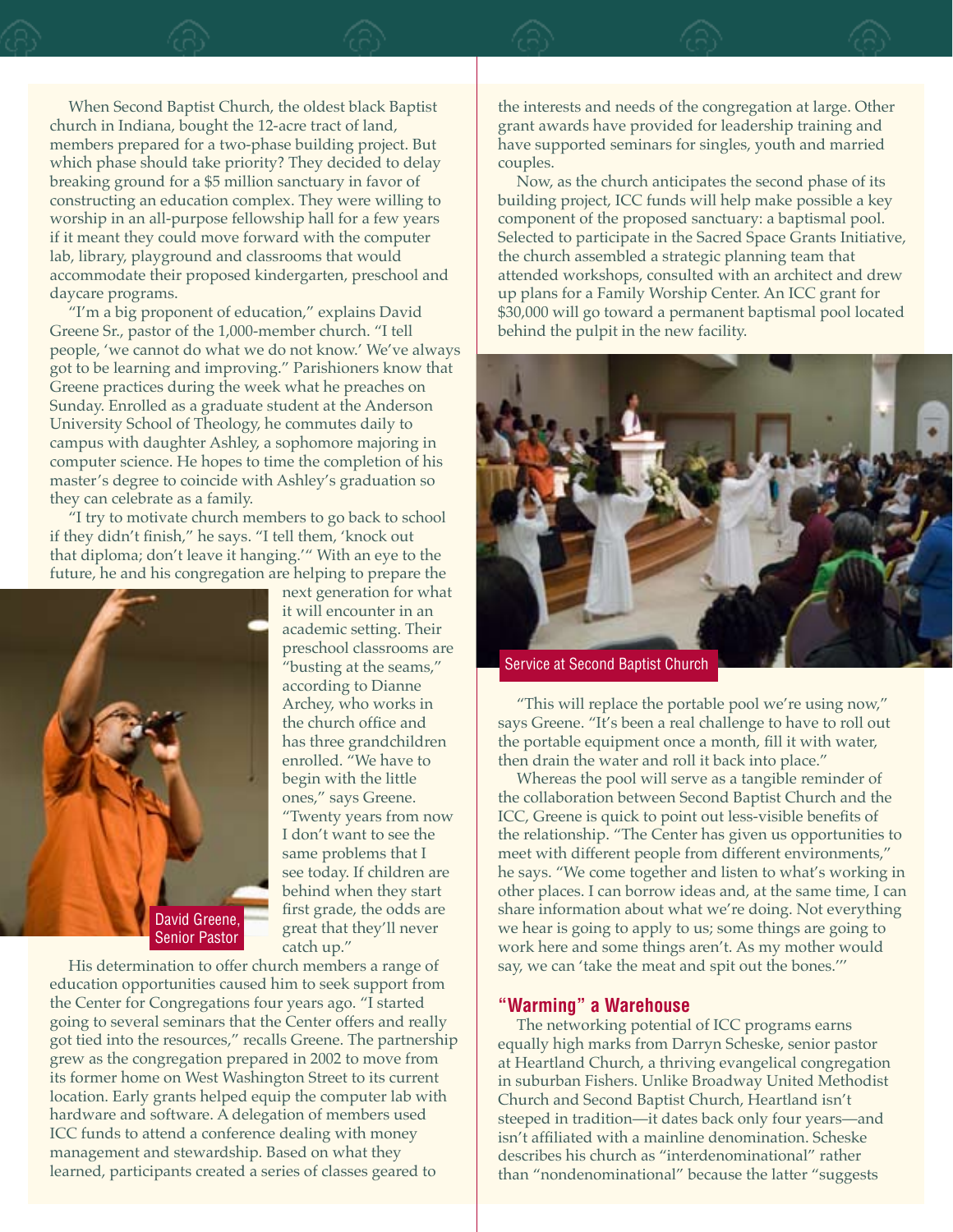that we're against denominations." He clarifies: "Interdenominational means we don't check your denomination at the door."

 As different as Heartland, Broadway and Second Baptist are, the congregations share three similarities. Their numbers are rising, they're tailoring programs to meet the needs of their members, and they're using a variety of ICC resources to strengthen their growing ministries. The Center has provided Heartland with two grants but "by far the most powerful thing has been my involvement with the Transformational Leadership program," says Scheske, echoing Greene's endorsement of opportunities to interact. "I'm connected with a group of other pastors, all from mainline churches, all who have become my friends."

 Heartland's current home is a former computer warehouse that has undergone massive change and emerged as an efficient church and childcare complex. An ICC grant of \$15,000 provided architectural and design services that Scheske says "got us going" on the children's wing. Although the cavernous building will never resemble a conventional house of worship, the congregation and its leaders have worked hard to "warm" the environment. Parking places closest to the building are reserved for first-time visitors; doors open automatically for moms and dads with kids in their arms, and the dress code is strictly casual. "We're trying to knock down all the barriers," says Scheske, who favors Hawaiian shirts, slacks and sandals. "We never want to put up a 'no vacancy' sign."



 Because the congregation is young—about a third are under the age of nine—technology plays an important part in all aspects of Heartland's ministry. Ceilingmounted cameras in the daycare center allow parents to log onto their computers at work, type in their passwords and watch their children at play. Prior to the church's annual meeting, members can visit the Heartland website, read background information on key proposals and then cast their votes electronically.

"We're used to coming together and hugging each other, but at an annual meeting we have to gather to do business," explains Scheske. "This way, about 59 percent of the members have already voted when they arrive, which means we can spend most of the evening talking about changed lives."

Youth at Heartland Church



 A second ICC grant has transformed Heartland's previous website from a standard listing of staff names and worship times into an interactive environment with photos that fade in and out, video clips, music and sermon excerpts. Plans are in the works to include a "virtual tour" so persons considering a visit to the church can go online and experience what it might be like. "We'll show someone walking in the front door, taking a child to the nursery and then going into the worship area."

 Because the warehouse-turned-church is a leased facility and because the lease expires in two years, the Heartland congregation is weighing its options. An area farmer has a 70-acre tract he'd like to sell, which would enable church leaders to design a facility exactly suited to their needs. "As great as our current place is, it doesn't 'feel' like church," admits Scheske. "And 'feel' is very important to people in Indiana."

 A more traditional building is unlikely to affect the style of worship that obviously connects with the growing number of people who call Heartland their church home. From a core group of three families meeting in Scheske's living room in 2001, the church now serves 500 to 600 worshipers each Sunday. Not all visitors embrace the contemporary music and conversational sermons, though, and Scheske is willing to accept that fact.

 "A neighbor of mine came to church one Sunday but chose not to return," he recalls. "He told me that it wasn't for him…that he was looking for something a little quieter. At first I thought: I want this to be the church for everybody! Then I realized that it can't be that way. The incident served as a reminder that there should be no competition among churches. God has wired us differently, with different personalities and different styles. As churches, we can't make people like the same thing. God loves variety, and so should we."  $\circ$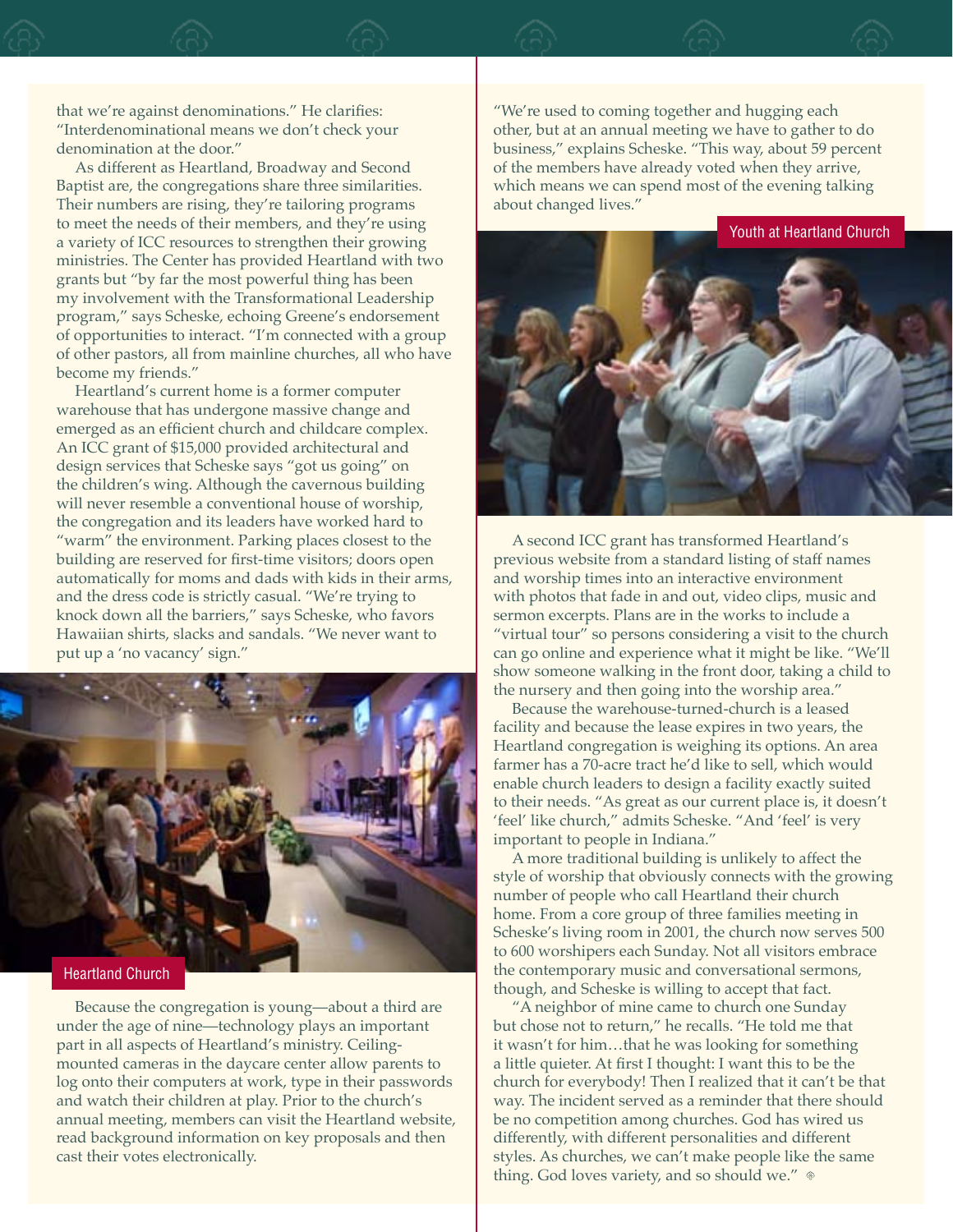# Ann**UAL** Re**POR**t Stat**<sup>S</sup>**

- 4,927 Conversations in •
- 817 cases of which •
- 375 were New Cases with •
- 869 People representing •
- 465 Congregations •
- 44% were clergy •
- 56% were laity •

#### \$1,345,391 •

**Resou**

**G**

**rants**

**rce**

**Consultin**

**g**

- 88 Grants of which
- 26 were Sacred Space Grants Initiative totaling \$758,968 • •
- 62 were Resource Grants totaling \$586,423 •

#### **Resource Grant Recipients**

All Souls Unitarian Bethel United Methodist Church BridgeWay Community Church Broadway United Methodist Church Calvary United Methodist Church Chapel Rock Christian Church Chinese Community Church of Indianapolis Christ the Savior Lutheran Church Cityview Christian Center Community Church of Southport Community of Christ Congregation Shaarey Tefilla First Baptist Church First Baptist Church of North Indianapolis First Congregational Church First United Methodist Church

#### **The 10 Ten Issues**

Building Issues Capital Campaigns Congregational Finance Congregational Vitality Faith Formation

Garfield Park United Church of Christ Good Shepherd United Methodist Church Hamilton Hills Baptist Church Harvest Lutheran Church Hazelwood Christian Church Holy Trinity Greek Orthodox Church Indianapolis Hebrew Congregation John Knox Presbyterian Church Judah Ministries, Inc King of Glory Lutheran Church Lebanon First Baptist Church Light & Life Free Methodist Church Living Word Baptist Church Lord of Life Lutheran Church Mooresville Friends Church Mt. Nebo Missionary Baptist Church New Beginnings Ministries North Salem Christian Church Northeast Community Church Oasis of Hope Baptist Church Old Bethel United Methodist Church Our Lady of Grace Catholic Church Parc-Way Assembly of God Church Plainfield United Methodist Church Redeemer Presbyterian Church

- 103 Educational Events •
- including 8 held in NE Region and 1 Conference •
- 1,314 people representing •
- 478 Congregations from •
- 38 Faith Groups or Denominations •

40 Days and 40 Bytes American Baptist Churches Indiana/Kentucky Assessing Change Readiness ATLAS Clergy Focus Group Between Two Worlds: The Inner Life of Children of Divorce Bi-Vocational Pastor in the 21st Century Building Partnerships to Reach the Urban Community Central Christian Church - Retreat Community Prayer and Praise Creating a Culture of Generosity Cumberland Baptist Church Eagle Church Retreat Emerging Shifts in Youth Ministry

Faith Community Church Retreat Faith Money and Giving Finding your Niche First Free Methodist Church Meeting GoodWords Holy Silence: The Gift of Quaker Spirituality Hoosier Pastoral Clergy Writing Seminar Huntington University Luncheon Interfaith Clergy Luncheon International Muslim Clerics Luncheon Irvington Presbyterian Church Jewish Community Relations Council Lake Family Institute on Faith and Giving Lakeview Christian Center Not Another Church Fight: New Approaches to Congregational Conflict and Transformation Park Chapel Christian Church Practicing What We Preach

Information Technology Leadership Development Outreach Public Ministry Strategic Planning Youth Ministry

Roberts Park United Methodist Church Scott United Methodist Church Southminster Presbyterian Church Southwest Church of the Nazarene Speedway United Methodist Church SS. Francis and Clare of Assisi SS. Peter & Paul Cathedral St. Andrew Presbyterian Church St. Andrew the Apostle Catholic Church St. Christopher's Episcopal Church St. Gabriel Catholic Church St. John the Forerunner Orthodox Church St. Mark Catholic Church St. Paul's Episcopal Church St. Thomas More Catholic Church Trinity Park United Methodist Church Union Chapel UMC University Heights United Methodist Church Walk in the Light Christian Church Zion Evangelical United Church of Christ Zionsville Presbyterian Church

Regulars and Refugees: A Concert with Carrie Newcomer Sacred Circles Sacred Space Grant Initiative Sacred Spaces Conference Second Presbyterian Church Office Retreat St. Barnabas Catholic Church - Retreat Stories that Take Us Somewhere The Art & Science of Assimilating New Members The Disciple Making Church The Externally Focused Church The Real Life of Congregations The Third Place The Unfinished Congregation The Welcoming Congregation Transformational Leadership Journey United Methodists in Ministry Walk in the Light Christian Church Westlake Community Church of God Writing from the Center with Carrie Newcomer Youth Leader Gathering

**Educational EDUCATIONAL EVENTS**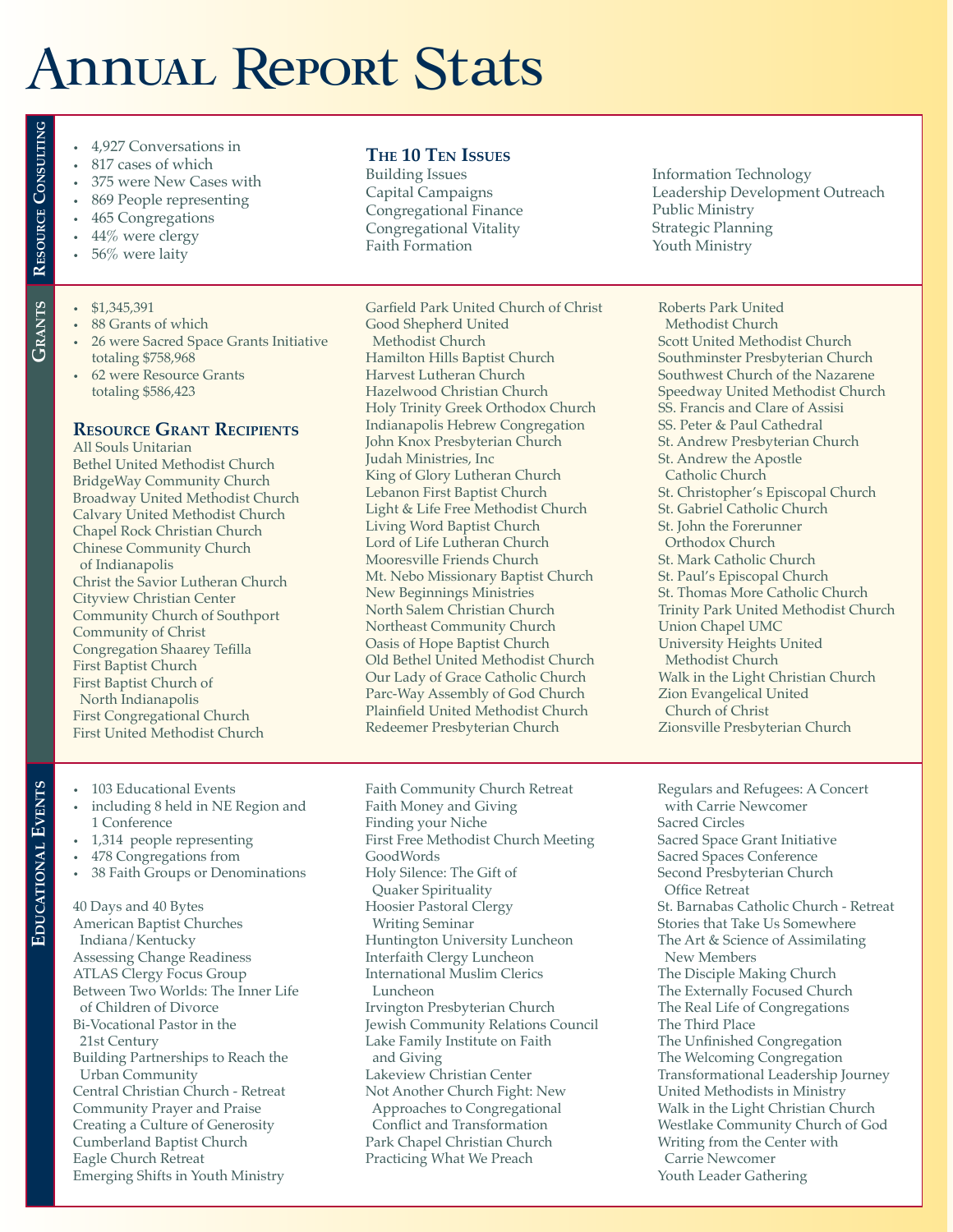#### **Statements of Financial Position and Activities** Financial Report

The following is summary of the statement of the financial position and the statement of activities of the Center as of December 31, 2005 and for the year then ended.

This financial information was extracted from the audited financial statements of the Indianapolis Center for Congregations, Inc. It does not, however, include all disclosures normally associated with financial statements prepared in conformity with generally accepted accounting principles. The complete financial statements, including footnotes and the report of our accountants, BKD, LLP, are available for review upon request.

#### **Summary Statement of Financial Position**

| Assets                     | 2005       | 2004      |
|----------------------------|------------|-----------|
| Cash and cash equivalents  | 969,021    | 5,988,71  |
| Prepaid expenses           | 30,903     | 18,358    |
| <b>Interest Receivable</b> | 6,508      | 6,543     |
| Investments                | 11,248,886 | ,470,000  |
| Property and equipment     | 101,358    | 95,733    |
| <b>Total assets</b>        | 12,356,676 | 1,579,345 |

#### Liabilities

| .                                |         |        |  |  |  |
|----------------------------------|---------|--------|--|--|--|
| Accounts payable - trade         | 35.226  | 1.915  |  |  |  |
| Accounts payable – related party | 71.456  | 18,031 |  |  |  |
| Accrued vacation                 | 22.026  | 23,261 |  |  |  |
| <b>Total liabilities</b>         | 128,708 | 46,207 |  |  |  |

#### Net Assets

| Unrestricted                     | 37,388     | 56,729    |
|----------------------------------|------------|-----------|
| <b>Temporarily Restricted</b>    | 12,190,580 | 1.476.409 |
| Total net assets                 | 12,227,968 | 533,138   |
|                                  |            |           |
| Total liabilities and net assets | 12,356,676 |           |

#### Summary Statement of Activities

|                                       |                   | 2005               |              |                   | 2004              |           |
|---------------------------------------|-------------------|--------------------|--------------|-------------------|-------------------|-----------|
|                                       |                   | <b>Temporarily</b> |              |                   | Temporarily       |           |
|                                       | Unrestricted      | Restricted         | <b>Total</b> | Unrestricted      | Restricted        | Total     |
| <b>Revenues and Other Support</b>     |                   |                    |              |                   |                   |           |
| Contribution                          | $\qquad \qquad -$ | 8,171,433          | 8,171,433    | $\qquad \qquad -$ | 4,629,570         | 4,629,570 |
| Workshops and invitational gatherings | 30,601            | $\qquad \qquad -$  | 30,601       | 16,358            | $\qquad \qquad -$ | 16.358    |
| Interest Income                       | 176,607           | $\qquad \qquad -$  | 176,607      | 49,899            | $\qquad \qquad -$ | 49,899    |
| Other                                 | 889               | $-$                | 889          | 170               | $-$               | 170       |
|                                       | 208,097           | 8,171,433          | 8,379,530    | 66,427            | 4,629,570         | 4,695,997 |
| Net assets released from restrictions | 3,457,262         | (3,457,262)        | $-$          | 2,234,000         | (2,234,000)       |           |
| Total Revenues and other support      | 3,665,359         | 4,714,171          | 8,379,530    | 2,300,427         | 2,395,570         | 4,695,997 |

| <b>Expenses</b>                      |           |           |           |           |                   |           |
|--------------------------------------|-----------|-----------|-----------|-----------|-------------------|-----------|
| <b>Resource Consulting</b>           | 375.898   | $--$      | 375,898   | 274.940   | $\qquad \qquad -$ | 274,940   |
| Resource Discovery and Dissemination | 214,917   | $- -$     | 214.917   | 170,046   | $- -$             | 170,046   |
| Education                            | 547.589   | $- -$     | 547.589   | 270,289   | $\qquad \qquad -$ | 270,289   |
| <b>Resource Grants</b>               | 710.745   | $- -$     | 710.745   | 482,859   | $- -$             | 482,859   |
| <b>Major Grant Initiative</b>        | 1.205.751 | $- -$     | 1,205,751 | 662,963   | $\qquad \qquad -$ | 662,963   |
| Total program services               | 3,054,900 | $- -$     | 3,054,900 | 1,861,097 | $- -$             | 1,861,097 |
| Management and general               | 629,031   | $- -$     | 629,031   | 461,820   | $\qquad \qquad -$ | 461.820   |
| Total expenses                       | 3,683,931 | $- -$     | 3,683,931 | 2,322,917 | $\frac{1}{2}$     | 2,322,917 |
| Loss on disposal of equipment        | 769       | $- -$     | 769       | 2.544     | $\qquad \qquad -$ | 2,544     |
| Total expenses and losses            | 3.684.700 | $- -$     | 3,684,700 | 2,325,461 | $\frac{1}{2}$     | 2,325,461 |
|                                      |           |           |           |           |                   |           |
|                                      |           |           |           |           |                   |           |
| <b>Change in Net Assets</b>          | (19, 341) | 4.714.171 | 4.694.830 | (25,034)  | 2,395,570         | 2,370,536 |
|                                      |           |           |           |           |                   |           |
| Net Assets, Beginning of Year        | 56,729    | 7,476,409 | 7,533,138 | 81,763    | 5,080,839         | 5,162,602 |

Notes to Financial Statements – The Center's net assets are derived from an operating grant for years 2003-2008, a supplemental grant for year 2005, and a satellite operations grant for years 2005-2007 from the Lilly Endowment, Inc. These assets are recorded as temporarily restricted net assets as their use by the Center has been limited by the grantor for the period 2003-2008. Net assets are released from grantor restrictions by incur expenses satisfying the restricted purposes or by occurrence of other events specified by grantors during the years 2003-2008.

Net Assets, End of Year 37,388 37,388 12,190,580 12,227,968 56,729 56,729 7,476,409 7,533,138